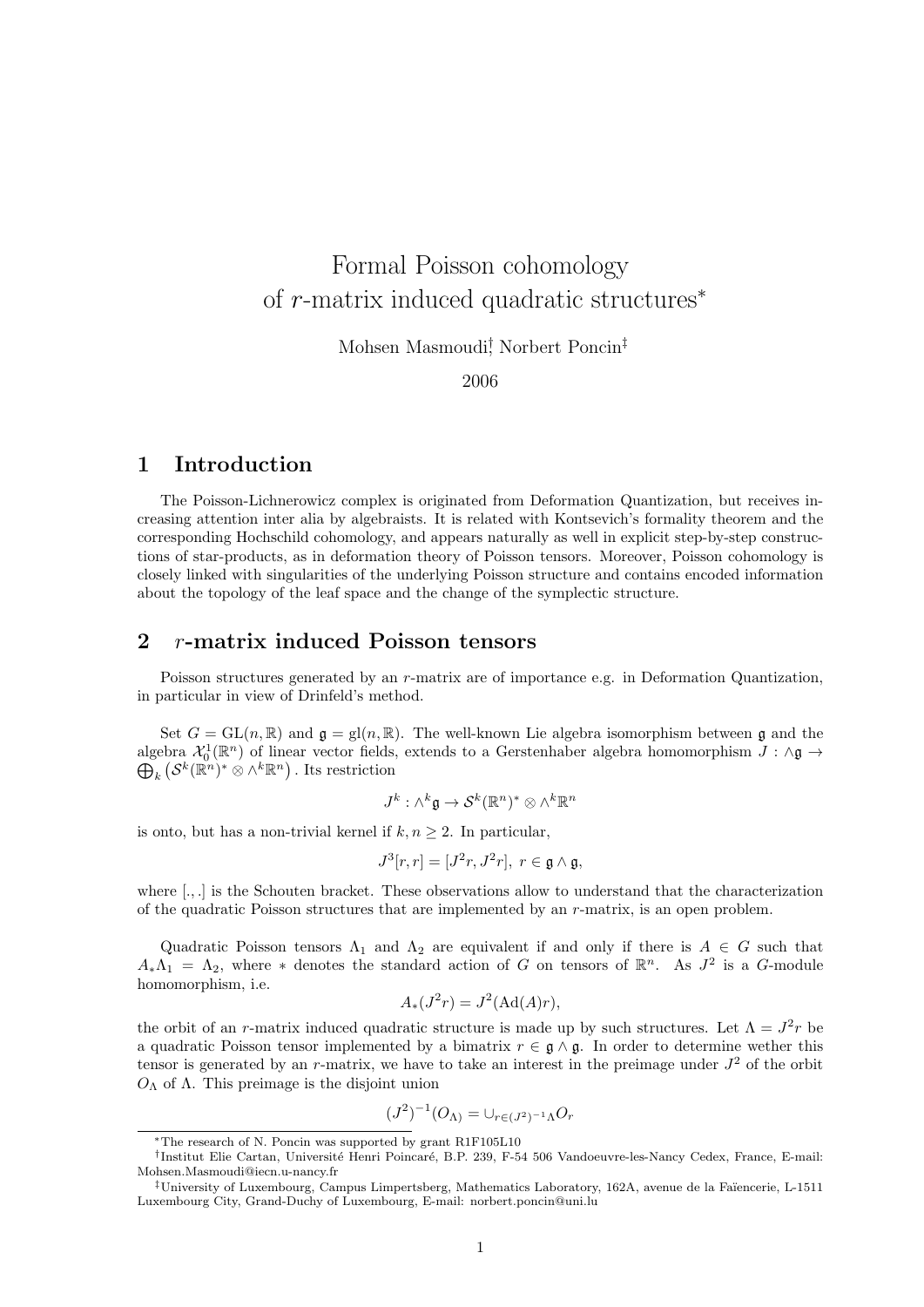of the orbits  $O_r$  of all the bimatrices r that are mapped on  $\Lambda$  by  $J^2$ . The chances that this fiber bundle intersects with r-matrices are the bigger, the smaller is  $O_\Lambda$ . In other words, the dimension of the isotropy Lie group  $G_{\Lambda}$  of  $\Lambda$ , or of its Lie algebra, the stabilizer

$$
\mathfrak{g}_\Lambda=\{a\in\mathfrak{g}:[\Lambda,J a]=0\}
$$

of  $\Lambda$  for the corresponding infinitesimal action, should be big enough.

In  $\mathbb{R}^3$ , a quadratic Poisson tensor  $\Lambda$  is induced by an r-matrix, if dim  $\mathfrak{g}_{\Lambda} \geq 3$ . For tensor  $\Lambda = (x_1^2 + x_2x_3)\partial_2 \wedge \partial_3, \ \partial_i = \partial/\partial_{x_i}$ , for instance, which is not r-matrix induced, this dimension is dim  $\mathfrak{g}_\Lambda = 2$ . If stabilizer  $\mathfrak{g}_\Lambda$  has a sufficiently high dimension, structure  $\Lambda$  is defacto implemented by an r-matrix  $r \in \mathfrak{g}_{\Lambda} \wedge \mathfrak{g}_{\Lambda}$  that belongs to this stabilizer. More precisely, there exist matrices  $A_1, A_2, A_3 \in \mathfrak{g}$ , such that  $[A_i, A_j] = 0$  and  $\Lambda = J^2(c_1A_2 \wedge A_3 + c_2A_3 \wedge A_1 + c_3A_1 \wedge A_2), c_1, c_2, c_3 \in \mathbb{R}$ . Our cohomological technique applies to the preceding family of structures, i.e. to those tensors that read as linear combination

$$
\Lambda = c_1 Y_2 \wedge Y_3 + c_2 Y_3 \wedge Y_1 + c_3 Y_1 \wedge Y_2
$$

of wedge products of three mutually commuting linear vector fields  $Y_i = JA_i$ . The classes of the Dufour-Haraki classification (DHC) could be classified according to their membership in our family, which actually contains most of these classes.

# 3 Cohomological technique

#### 3.1 Simplified differential

The advantage of the just defined family of admissible tensors is readily understood. If we substitute the  $Y_i$  for the standard basic vector fields  $\partial_i$ , the cochains assume, broadly speaking, the shape

$$
\sum f\mathbf{Y},
$$

where f is a function and Y is a wedge product of basic fields  $Y_i$ . Then—due to the commutativity of the Y<sub>i</sub>—the Lichnerowicz-Poisson coboundary operator  $\partial_{\Lambda} = [\Lambda, \cdot]$  is just

$$
\partial_{\Lambda}(f\mathbf{Y})=[\Lambda, f\mathbf{Y}]=[\Lambda, f]\wedge \mathbf{Y}.
$$

This simplification of the coboundary operator is of course not restricted to the three-dimensional context.

#### 3.2 Short exact sequence of differential spaces

If a cochain is decomposed in the new  $Y_i$ -induced basis, its coefficients are rational with fixed denominator, i.e. each cochain C reads

$$
C=\sum \frac{p}{D}\mathbf{Y},
$$

where  $p \in \mathcal{S}(\mathbb{R}^3)^*$  and where  $D \in \mathcal{S}^3(\mathbb{R}^3)^*$  is fixed. Conversely, a sum of this type is implemented by a cochain if and only if specific divisibility conditions are met. Hence a natural injection of the real cochain space R into a larger potential cochain space P. Let S be a supplementary cochain space of R in P:

$$
\mathcal{P}=\mathcal{R}\oplus\mathcal{S}.
$$

Spaces R and P are differential spaces for the Lichnerowicz-Poisson coboundary operator  $\partial_{\Lambda}$ . We can heave space  $S$  also into the category of differential spaces. It suffices to set

$$
\partial_{\mathcal{S}}s := p_{\mathcal{S}}\partial_{\Lambda}s,
$$

where  $s \in \mathcal{S}$  and where  $p_{\mathcal{S}}$  denotes the projection of  $\mathcal{P}$  onto  $\mathcal{S}$ . Projection

$$
\phi s:=p_{\mathcal{R}}\partial_\Lambda s
$$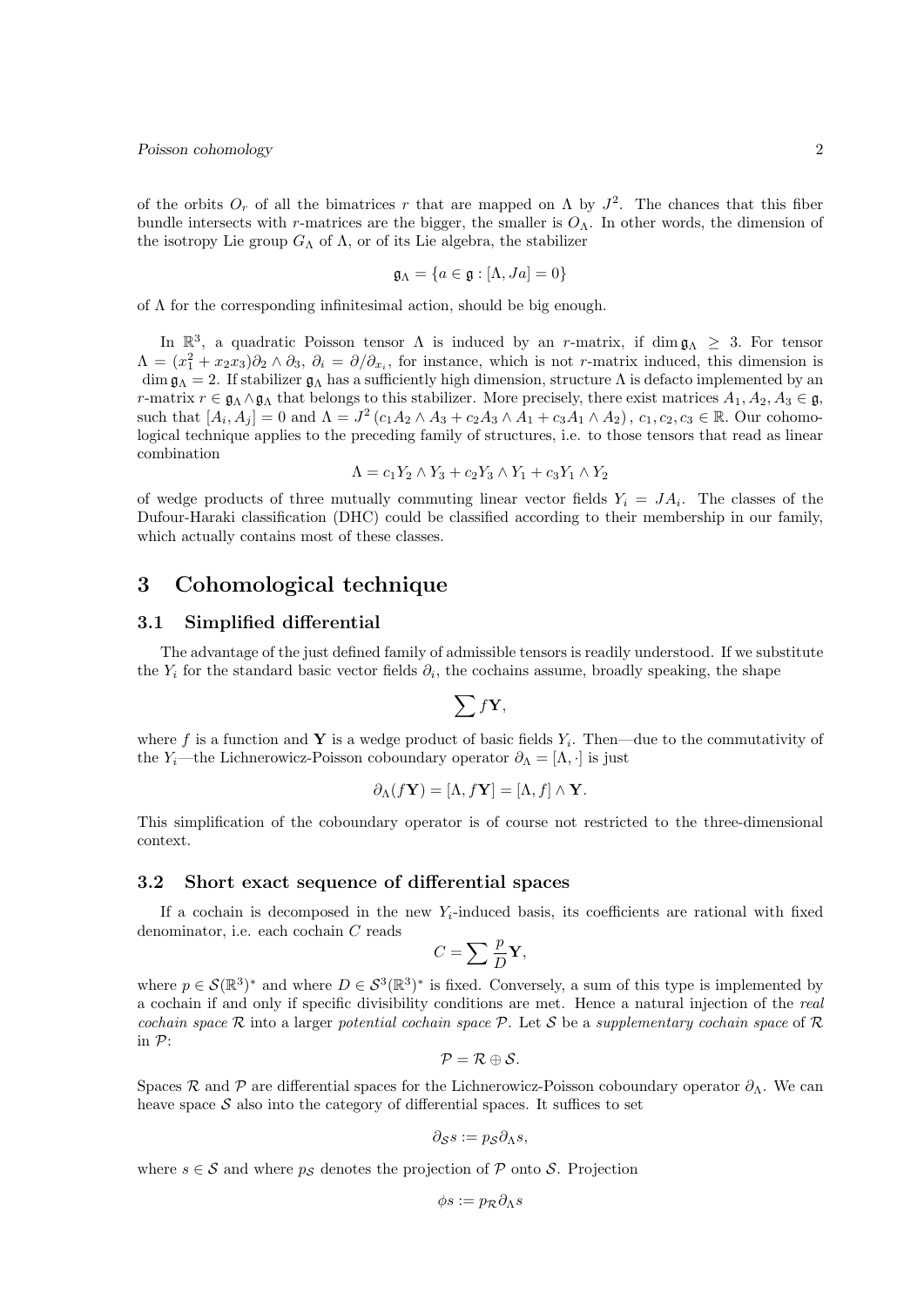of  $\partial_{\Lambda} s$  onto R defines an anti-homomorphism  $\phi : \mathcal{S} \to \mathcal{R}$  of differential spaces. We end up with a short exact sequence of differential spaces

$$
0 \to (\mathcal{R}, \partial_{\Lambda}) \stackrel{i}{\to} (\mathcal{P}, \partial_{\Lambda}) \stackrel{p_{\mathcal{S}}}{\to} (\mathcal{S}, \partial_{\mathcal{S}}) \to 0,
$$

where i is the injection of R into P. This sequence induces in cohomology an exact triangle



When computing the Poisson-Lichnerowicz cohomology of the examined admissible quadratic Poisson structure—i.e. the  $R$ -cohomology—in the  $Y_i$ -basis, we naturally encounter coboundaries of potential cochains. The preceding exact triangle has been contrived in order to avoid checking systematically if these coboundaries represent non-trivial cohomology classes. It actually turns out that  $P$ -cohomology and S-cohomology are less intricate than  $R$ -cohomology and are important stages on the way to  $R$ cohomology. For instance, if  $\phi_{\dagger}$  vanishes, we have  $H(\mathcal{R}) = H(\mathcal{P})/H(\mathcal{S})$ .

## 4 Cohomology of structure 2 of the DHC

The second class of the Dufour-Haraki classification (DHC) may be represented by tensor

$$
\begin{array}{rcl}\n\Lambda & = & b(x_1^2 + x_2^2)\partial_1 \wedge \partial_2 + (2bx_1 - ax_2)x_3\partial_2 \wedge \partial_3 + (ax_1 + 2bx_2)x_3\partial_3 \wedge \partial_1 \\
& = & 2bY_2 \wedge Y_3 + aY_3 \wedge Y_1 + bY_1 \wedge Y_2,\n\end{array}
$$

where  $a \in \mathbb{R}, b \in \mathbb{R}^*$ , and where

$$
Y_1 = x_1 \partial_1 + x_2 \partial_2, Y_2 = x_1 \partial_2 - x_2 \partial_1, Y_3 = x_3 \partial_3
$$

are mutually commuting linear vector fields.

We denote the determinant  $(x_1^2 + x_2^2)x_3$  of the vector fields  $Y_i$  by D. The results of this article will entail that the abundance of cocycles that do not bound is tightly related with closeness of the considered Poisson tensor to Koszul-exactness. If  $a = 0$ , structure  $\Lambda$  is exact and induced by bD. The algebra of Casimir functions is generated by 1 if  $a \neq 0$  and by D if  $a = 0$ . When rewording this statement, we get

$$
H^{0}(\Lambda) = \text{Cas}(\Lambda) = \begin{cases} \mathbb{R}, & \text{if } a \neq 0, \\ \bigoplus_{m=0}^{\infty} \mathbb{R}D^{m}, & \text{if } a = 0. \end{cases}
$$

Remind now that our Poisson tensor is built with linear infinitesimal Poisson automorphisms  $Y_i$ . It follows that the wedge products of the  $Y_i$  constitute "a priori" privileged cocycles. Of course, 2-cocycle Λ itself, is a linear combination of such privileged cocycles. Moreover, the curl or modular vector field reads here  $K(\Lambda) = a(2Y_3 - Y_1)$  and is thus also a combination of privileged cocycles. As the Lichnerowicz-Poisson cohomology is an associative graded commutative algebra, the first cohomology group of  $\Lambda$  is easy to conjecture:

$$
H^1(\Lambda) = \bigoplus_i \text{Cas}(\Lambda)Y_i.
$$

It is well-known that the singularities of the Poisson structure appear in the second and third cohomology spaces. Observe that the singular points of the investigated structure  $\Lambda$  are the annihilators of  $D' = x_1^2 + x_2^2$ . Note also that any homogeneous polynomial  $P \in \mathbb{R}[x_1, x_2, x_3]$  of order m reads

$$
P = \sum_{\ell=0}^{m} x_3^{\ell} P_{\ell}(x_1, x_2) = \sum_{\ell=0}^{m} x_3^{\ell} \left( D' \cdot Q_{\ell} + A_{\ell} x_1^{m-\ell} + B_{\ell} x_1^{m-\ell-1} x_2 \right),
$$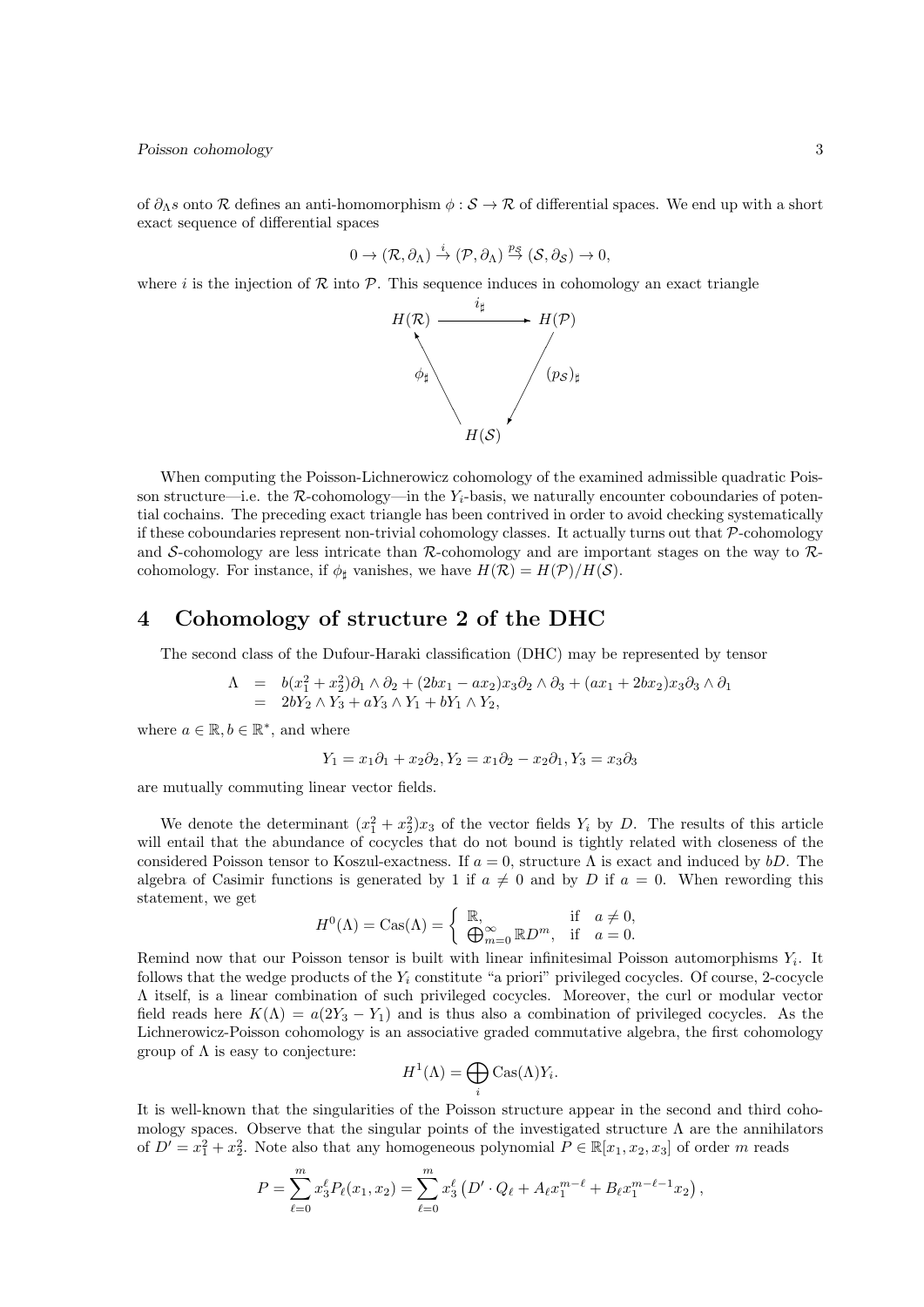#### Poisson cohomology  $4\overline{4}$

with self-explaining notations. Let us define the polynomial ring of the set of singularities as the quotient of  $\mathbb{R}[x_1, x_2, x_3]$  by the ideal generated by  $D'$ , i.e. as the direct sum

$$
\bigoplus_{m=0}^{\infty} \bigoplus_{\ell=0}^{m} x_3^{\ell} \left( \mathbb{R} x_1^{m-\ell} + \mathbb{R} x_1^{m-\ell-1} x_2 \right).
$$

The third cohomology group contains a part of this formal series. More precisely,

$$
H^{3}(\Lambda) = \text{Cas}(\Lambda) Y_{123} \oplus \left\{ \begin{array}{ll} \mathbb{R} \partial_{123}, & \text{if } a \neq 0, \\ \bigoplus_{m=0}^{\infty} \mathbb{R} x_{3}^{m} \partial_{123} \oplus \bigoplus_{m=0}^{\infty} x_{1}^{m} (\mathbb{R} x_{1} + \mathbb{R} x_{2}) \partial_{123}, & \text{if } a = 0, \end{array} \right.
$$

where  $Y_{123}$  (resp.  $\partial_{123}$ ) means  $Y_1 \wedge Y_2 \wedge Y_3$  (resp.  $\partial_1 \wedge \partial_2 \wedge \partial_3$ ). The reader might object that the "mother- $\bigoplus_{m=0}^{\infty} x_2^m (\mathbb{R}x_1 + \mathbb{R}x_2) \partial_{123}$ . This cocycle actually exists, but is—as easily checked—cohomologous to structure"  $\Lambda$  is symmetric in  $x_1, x_2$  and that there should therefore exist a symmetric "twin-cocycle" the visible representative. Finally, the second cohomology space reads

$$
H^{2}(\Lambda) = \operatorname{Cas}(\Lambda)Y_{23} \oplus \operatorname{Cas}(\Lambda)Y_{31} \oplus \operatorname{Cas}(\Lambda)Y_{12}
$$
  
\n
$$
\oplus \begin{cases} /, & \text{if } a \neq 0, \\ (\bigoplus_{m=0}^{\infty} \mathbb{R} x_{3}^{m} \partial_{12} \oplus \bigoplus_{m=0}^{\infty} x_{1}^{m-1} (\mathbb{R} x_{1} \partial_{23} + \mathbb{R} (x_{1} \partial_{31} + m x_{2} \partial_{23})), & \text{if } a = 0. \end{cases}
$$

For  $m \geq 1$ , the last cocycle has the form

$$
(\mathbb{R}x_1^m + \mathbb{R}x_1^{m-1}x_2)\,\partial_{23} + \left(\int \partial_{x_2}(\mathbb{R}x_1^m + \mathbb{R}x_1^{m-1}x_2)\,dx_1\right)\partial_{31}
$$

and is thus also induced by singularities.

# 5 Cohomology of structure 7 of the DHC

In this section, we provide complete results regarding the formal cohomology of structure 7 of the DHC,

$$
\Lambda_7 = b(x_1^2 + x_2^2)\partial_1 \wedge \partial_2 + ((2b+c)x_1 - ax_2)x_3\partial_2 \wedge \partial_3 + (ax_1 + (2b+c)x_2)x_3\partial_3 \wedge \partial_1.
$$

We assume that  $c \neq 0$ , otherwise we recover structure 2.

In the following theorems, the  $Y_i$  ( $i \in \{1,2,3\}$ ) denote the same vector fields as above, namely,

$$
Y_1 = x_1 \partial_1 + x_2 \partial_2, Y_2 = x_1 \partial_2 - x_2 \partial_1, Y_3 = x_3 \partial_3.
$$

Moreover, we set

$$
D' = x_1^2 + x_2^2, D = (x_1^2 + x_2^2)x_3.
$$

If  $\frac{b}{c} \in \mathbb{Q}, b(2b + c) < 0$ , we denote by  $(\beta, \gamma) \simeq (b, c)$  the irreducible representative of the rational number  $\frac{b}{c}$ , with positive denominator,  $\beta \in \mathbb{Z}, \gamma \in \mathbb{N}^*$ . If  $\frac{b}{c} \in \mathbb{Q}, b(2b+c) > 0$ ,  $(\beta, \gamma) \simeq (b, c)$  denotes the irreducible representative with positive numerator,  $\beta \in \mathbb{N}^*, \gamma \in \mathbb{Z}^*$ . Furthermore, we write  $\Lambda$  instead of  $\Lambda_7$ ,  $\bigoplus_{ij} \text{Cas}(\Lambda)Y_{ij}$  instead of  $\text{Cas}(\Lambda)Y_{23} + \text{Cas}(\Lambda)Y_{31} + \text{Cas}(\Lambda)Y_{12}$ ,  $\text{Sing}(\Lambda) = \bigoplus_{r \geq 0} \text{Sing}^r(\Lambda)$  instead of  $\mathbb{R}[[x_3]] = \bigoplus_{r \geq 0} \mathbb{R}x_3^r$ , and  $C_\gamma Y_3$   $(\gamma \in \{2, 4, 6, \ldots\})$  instead of  $\mathbb{R}D'^{\frac{\gamma}{2}-1}x_3^{-1}Y_3 = \mathbb{R}D'^{\frac{\gamma}{2}-1}\partial_3$ .

**Theorem 1.** If  $a \neq 0$ , the cohomology spaces are

$$
H^{0}(\Lambda) = \text{Cas}(\Lambda) = \mathbb{R}, \quad H^{1}(\Lambda) = \bigoplus_{i} \text{Cas}(\Lambda)Y_{i},
$$

$$
H^{2}(\Lambda) = \bigoplus_{ij} \text{Cas}(\Lambda)Y_{ij}, \quad H^{3}(\Lambda) = \text{Cas}(\Lambda)Y_{123} \oplus \text{Sing}^{0}(\Lambda)\partial_{123}
$$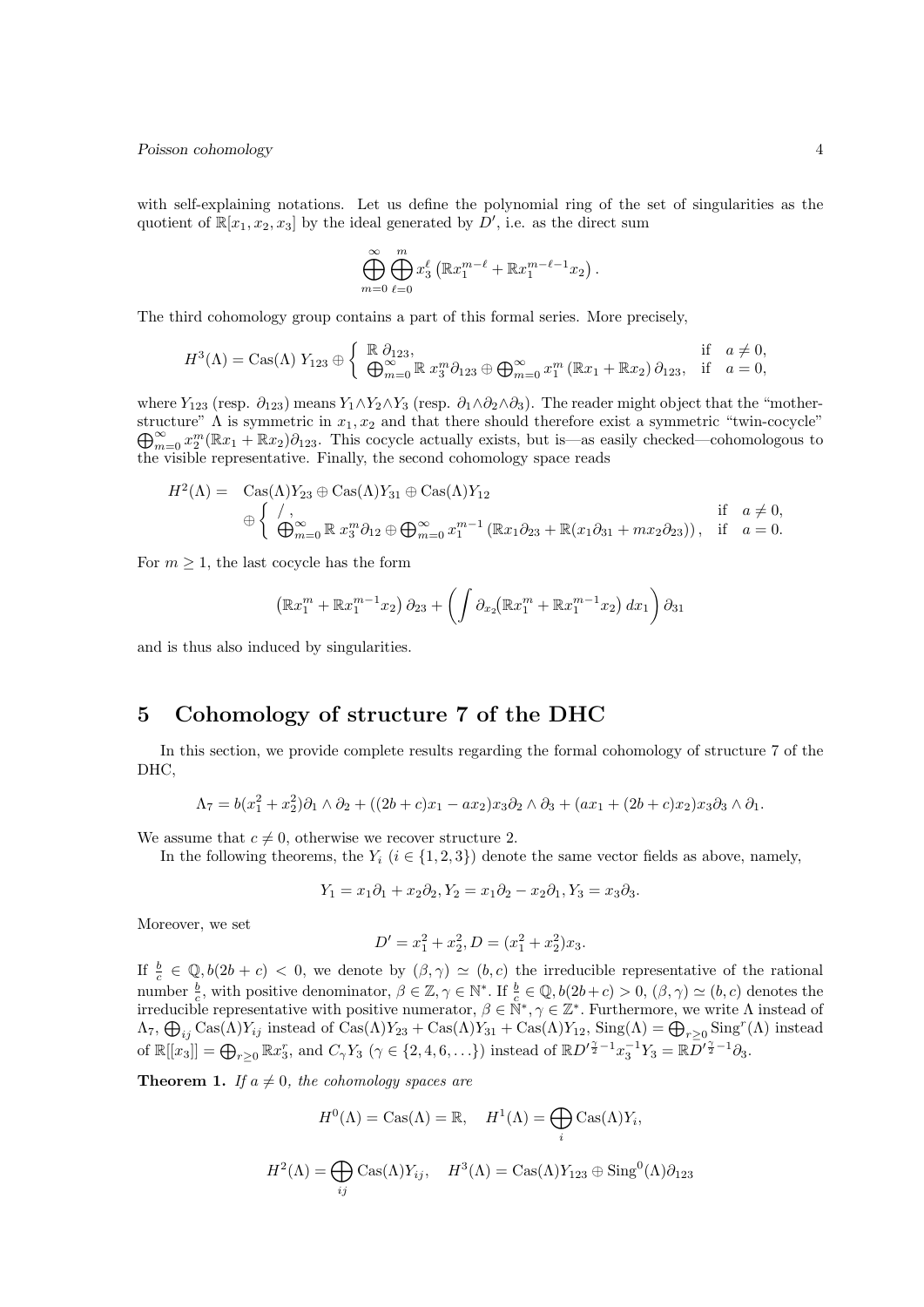Poisson cohomology 5

**Theorem 2.** If  $a = 0$  and  $b = 0$ , the cohomology is

$$
H^{0}(\Lambda) = \text{Cas}(\Lambda) = \bigoplus_{r \ge 0} \mathbb{R} D^{r}, \quad H^{1}(\Lambda) = \bigoplus_{i} \text{Cas}(\Lambda) Y_{i},
$$

$$
H^{2}(\Lambda) = \bigoplus_{ij} \text{Cas}(\Lambda) Y_{ij} \oplus \text{Sing}(\Lambda) \partial_{12}, \quad H^{3}(\Lambda) = \text{Cas}(\Lambda) Y_{123} \oplus \text{Sing}(\Lambda) \partial_{123}
$$

**Theorem 3.** If  $a = 0$  and  $2b + c = 0$ , the cohomology groups are

$$
H^{0}(\Lambda) = \text{Cas}(\Lambda) = \bigoplus_{r \geq 0} \mathbb{R}x_{3}^{r}, \quad H^{1}(\Lambda) = \bigoplus_{i} \text{Cas}(\Lambda)Y_{i} \oplus C_{2}Y_{3},
$$

$$
H^{2}(\Lambda) = \bigoplus_{ij} \text{Cas}(\Lambda)Y_{ij} \oplus \text{Sing}(\Lambda)\partial_{12} \oplus C_{2}Y_{3} \wedge (\mathbb{R}Y_{1} + \mathbb{R}Y_{2}),
$$

$$
H^{3}(\Lambda) = \text{Cas}(\Lambda)Y_{123} \oplus \text{Sing}(\Lambda)\partial_{123} \oplus C_{2}Y_{3} \wedge \mathbb{R}Y_{12}
$$

**Theorem 4.** If  $a = 0$  and  $\frac{b}{c} \notin \mathbb{Q}$  or  $\frac{b}{c} \in \mathbb{Q}$ ,  $b(2b + c) < 0$ ,

$$
H^{0}(\Lambda) = \text{Cas}(\Lambda) = \mathbb{R}, \quad H^{1}(\Lambda) = \bigoplus_{i} \text{Cas}(\Lambda)Y_{i} \; \oplus \begin{cases} (b,c) \simeq (-1,\gamma), \gamma \in \{4,6,8,\ldots\} : C_{\gamma}Y_{3} \\ otherwise : 0 \end{cases}
$$

$$
H^{2}(\Lambda) = \bigoplus_{ij} \text{Cas}(\Lambda)Y_{ij} \oplus \text{Sing}(\Lambda)\partial_{12} \oplus \begin{cases} (b,c) \simeq (-1,\gamma), \gamma \in \{4,6,8,\ldots\}: \\ C_{\gamma}Y_{3} \wedge (\mathbb{R}Y_{1} + \mathbb{R}Y_{2}) \\ otherwise: \\ 0 \end{cases}
$$

$$
H^{3}(\Lambda) = \text{Cas}(\Lambda)Y_{123} \oplus \text{Sing}(\Lambda)\partial_{123} \oplus \begin{cases} (b,c) \simeq (-1,\gamma), \gamma \in \{4,6,8,\ldots\}: C_{\gamma}Y_{3} \wedge \mathbb{R}Y_{12} \\ otherwise: 0 \end{cases}
$$

**Theorem 5.** If  $a = 0$  and  $\frac{b}{c} \in \mathbb{Q}$ ,  $b(2b + c) > 0$ ,

$$
H^{0}(\Lambda) = \text{Cas}(\Lambda) = \bigoplus_{n \in \mathbb{N}, n\gamma \in 2\mathbb{Z}} \mathbb{R} D'^{n\beta + \frac{n\gamma}{2}} x_{3}^{n\beta}, \quad H^{1}(\Lambda) = \bigoplus_{i} \text{Cas}(\Lambda) Y_{i},
$$

$$
H^{2}(\Lambda) = \bigoplus_{ij} \text{Cas}(\Lambda) Y_{ij} \oplus \text{Sing}(\Lambda) \partial_{12}, \quad H^{3}(\Lambda) = \text{Cas}(\Lambda) Y_{123} \oplus \text{Sing}(\Lambda) \partial_{123}
$$

# 6 Comments and outlook

The preceding results allow to ascertain that Casimir functions are closely related with Koszulexactness or "quasi-exactness" of the considered structure. Observe that  $C_{\gamma} = \mathbb{R}D'^{-1+\frac{\gamma}{2}}x_3^{-1}$  $(\gamma \in \{2, 4, 6, \ldots\})$  has the same form as the basic Casimir in Theorem 5 and that the negative superscript in  $x_3^{-1}$  can only be compensated via multiplication by  $Y_3 = x_3 \partial_3$ . Clearly, such a compensation is not possible for  $\mathbb{R}D^{n}$ <sup>-n+ $\frac{n\gamma}{2}x_3^{-n}$ ,  $n > 1$ . Hence cocycle  $C_\gamma Y_3$  is in some sense "Casimir-like"</sup> and "accidental". Note eventually that the "weight" of the singularities in cohomology increases with closeness of the considered Poisson structure to Koszul-exactness.

The cohomology of the other r-matrix induced Poisson tensors of the DHC is being computed by means of similar methods. Moreover, we are computing the cohomology of non-admissible quadratic structures, using spectral sequences.

,

,